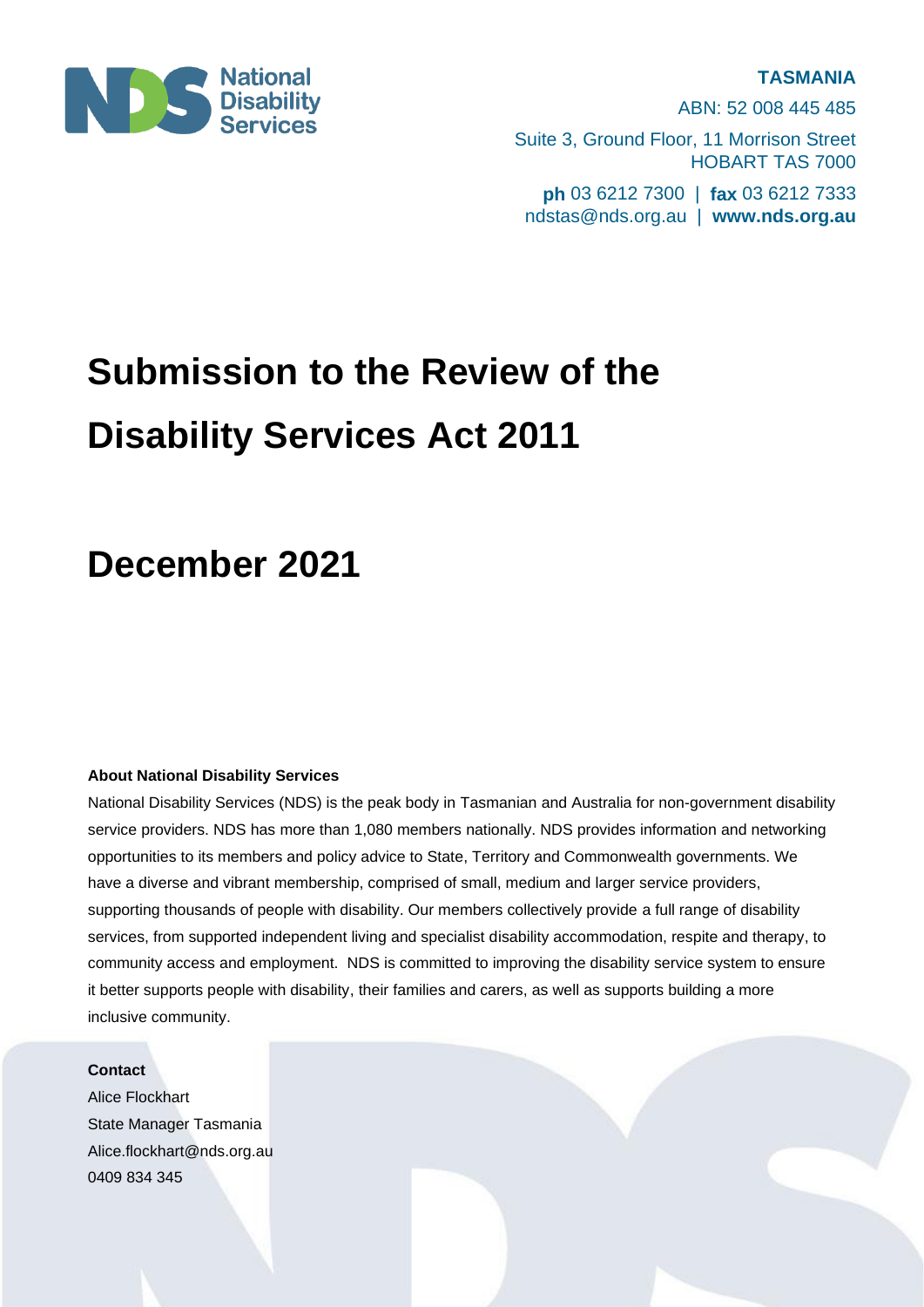

ABN: 52 008 445 485 Suite 3, Ground Floor, 11 Morrison Street HOBART TAS 7000 **ph** 03 6212 7300 | **fax** 03 6212 7333 ndstas@nds.org.au | **www.nds.org.au**

#### **Overview**

National Disability Services (NDS) is pleased to make a submission to inform the review of the *Disability Services Act 2011 (DSA).* NDS recognises the *Disability Services Act 2011 (DSA)* as a critical source of rights and protections for Tasmanians with disability. We recognise that the disability sector has significantly changed since the introduction of the National Disability Insurance Scheme (NDIS). NDS welcomes the consultative approach that is being taken to review the Act to bring it up to date for our contemporary environment.

## **Introduction**

NDS supports a redevelopment of the *Disability Services Act 2011 (DSA)* that adopts objectives which have a strong human rights focus and reflect a more comprehensive and contemporary understanding of disability. Traditionally the *DSA* has focused on service provision, but this needs to shift to a focus on human rights, inclusion, and the mainstream interface with the NDIS. This could involve adopting an understanding of disability and equality as reflected within the United Nations Convention on the Rights of Persons with Disabilities. The outcome areas listed in Australia's Disability Strategy 2021-2031<sup>1</sup> can also be used as guidance to ensure the *DSA* reflects areas people with disability have said need to improve. These Outcome Areas are:

- Employment and Financial Security
- Inclusive Homes and Communities
- Safety, Rights and Justice
- Personal and Community Support
- Education and Learning
- Health and Wellbeing
- Community Attitudes

NDS encourage government to explore setting minimum standards of inclusion, access to services, and employment opportunities both within government and the wider community. The introduction of a preamble to legislation, that sets expectation and outlines the government's ambitions for change and improvement, would support people with disability to access and understand changes in legislation.

The NDIS has fundamentally changed disability practice in Australia. However, it has gaps that that the *DSA* can, and should, acknowledge and address. The NDIS does not provide housing to the vast majority of people with disability. Further areas with gaps include interface with mainstream services, including health, education, and justice. Crucially, the NDIS does not fund advocacy, the need for state government to support

<sup>1</sup> https://www.disabilitygateway.gov.au/sites/default/files/documents/2021-11/1786-australias-disability.pdf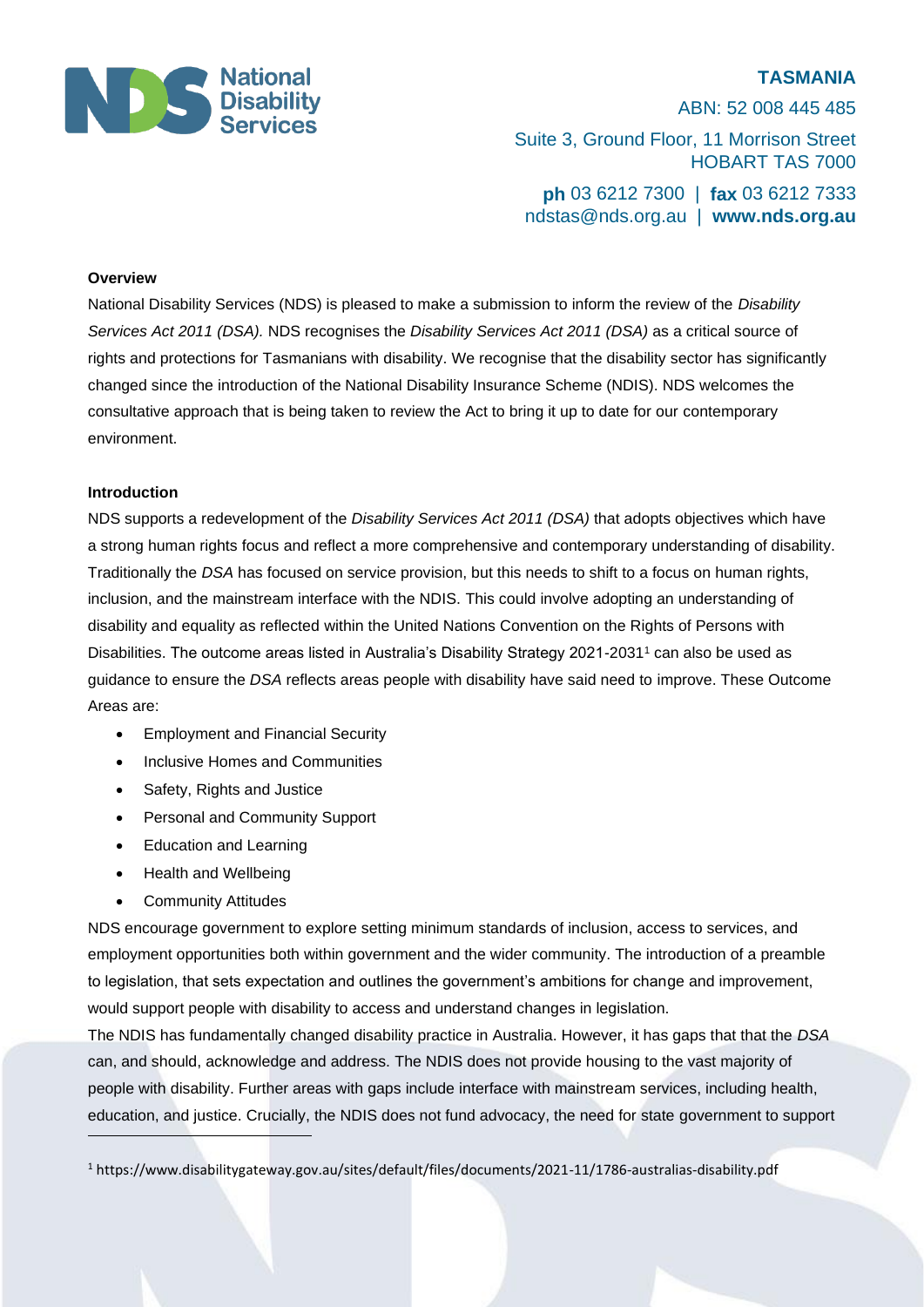

ABN: 52 008 445 485 Suite 3, Ground Floor, 11 Morrison Street HOBART TAS 7000

**ph** 03 6212 7300 | **fax** 03 6212 7333 ndstas@nds.org.au | **www.nds.org.au**

people with disability to self-advocate and communicate is consequently very high. The *DSA* has the opportunity to explore and introduce specific measures that ensure Tasmanians with disability are not disadvantaged.

## **Legislative Impact Assessments**

NDS supports the introduction of a formal framework that facilitates the use of a 'disability lens' when considering the impact of legislation or significant government activities, including community developments, on people with disability in the Tasmanian community.

The purpose of a considering the impact on people with disability is to support universal outcomes for all members of the Tasmanian community, the process should include, and be co-designed with, people with disability. Consideration for the impact legislation will have is already common, with regulatory impact statements assembled with direct consideration for the consequences for business and community broadly. An impact assessment, for the consequence of legislation or government activity, for people with disability would promote consideration and respect for the rights of Tasmanians with disability.

This process would protect the rights and welfare of Tasmanians with disability. Existing commonwealth legislation<sup>2</sup> requires a Statement of Compatibility that must contain an assessment of a Bill or legislative instrument's compatibility with the rights and freedoms recognised in the seven core international human rights treaties which Australia has ratified. NDS propose that a document discussing the compatibility of government actions with upholding the rights of people with disability be required for all legislation, funding, procurement, or significant government activities. This impact could be measured against the United Nations Convention on the rights of Persons with Disabilities (CRPD).

Additionally, NDS request that the government build a consultation process to ensure that any action undertaken, or policy developed, that may affect people with disability is designed in consultation with people with disability and their support networks.

*Recommendation*: The *DSA* should include a requirement for disability impact assessments. These assessments should include consideration for the impact of proposed changes/actions for people with disability and on access and inclusion. This should be introduced for all state government policy to bring a disability lens to government activity.

<sup>2</sup> [https://ww](https://w/)w.ag.gov.au/rights-and-protections/human-rights-and-anti-discrimination/human-rightsscrutiny/statements-compatibility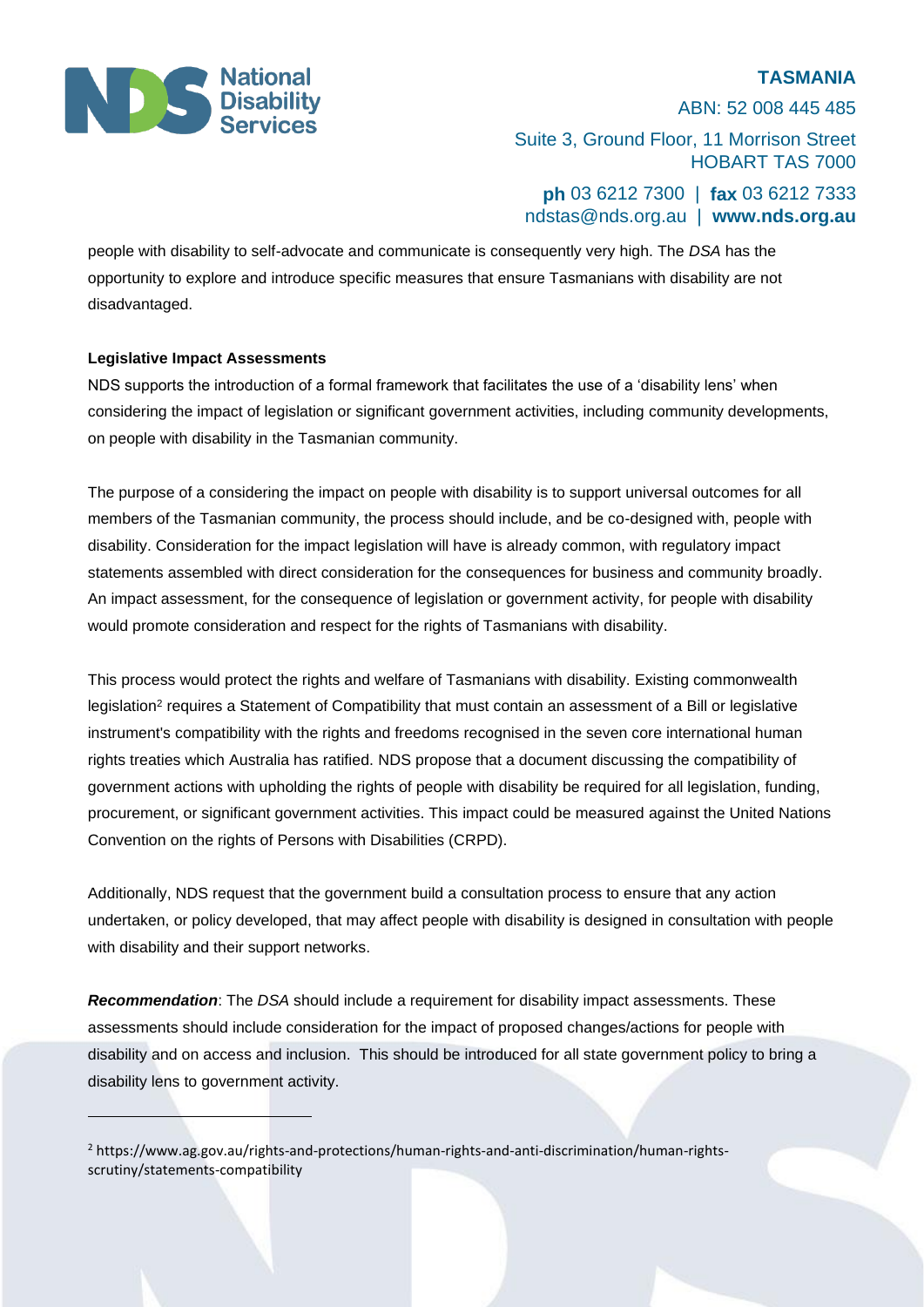

ABN: 52 008 445 485 Suite 3, Ground Floor, 11 Morrison Street HOBART TAS 7000 **ph** 03 6212 7300 | **fax** 03 6212 7333 ndstas@nds.org.au | **www.nds.org.au**

*Recommendation*: The *DSA* includes a consultation process that ensures the perspective of people with disability is considered when designing policy across government agencies.

# **Disability Action Plans**

NDS supports a legislative requirement that public sector organisations must develop disability action plans. NDS encourages the Tasmanian Government to introduce a legislative requirement that disability action plans are made available to the public. It is also recommended that disability action plans are developed and updated regularly, implemented effectively, and progress is reported on at regular intervals.

NDS encourages the Tasmanian Government to consider implementing compulsory consultation with people with disability, including internal and external stakeholders with disability, in the development of disability action plans. NDS supports further work to align disability action plans with broader diversity and inclusion plans, including *Accessible Island: Tasmania's Disability Framework for Action*.

*Recommendation:* The *DSA* contains a legislative requirement that public sector organisations develop and maintain disability action plans, make them available to the public, and report on progress regularly.

# **Disability Advisory Committee**

NDS believes that the Premier's Disability Advisory Council (PDAC) and Minister's Disability Advisory Committee (MDAC) play an essential role in ensuring that the goals and strategies of the Tasmanian Government, particularly in the area of disability policy, are informed by people with lived experience of disability. NDS strongly encourages a requirement within the *DSA* that a Disability Advisory Committee is held at regular intervals, encapsulating the functions of both the PDAC and MDAC. Membership would reflect current membership guidelines for PDAC<sup>3</sup>, ensuring strong representation from people with lived experience of disability. The introduction of this requirement will support effective policy and decision making, as well as promote the inclusion of people with disability in all levels of governance. This will strengthen outcomes and support the respect and advocacy of rights for people with disability.

*Recommendation:* Introduce a requirement within the *DSA* that a Disability Advisory Committee is established and held regularly.

<sup>3</sup> https://www.communities.tas.gov.au/\_\_data/assets/pdf\_file/0021/16365/PDAC\_Terms\_of\_Reference\_2021.pdf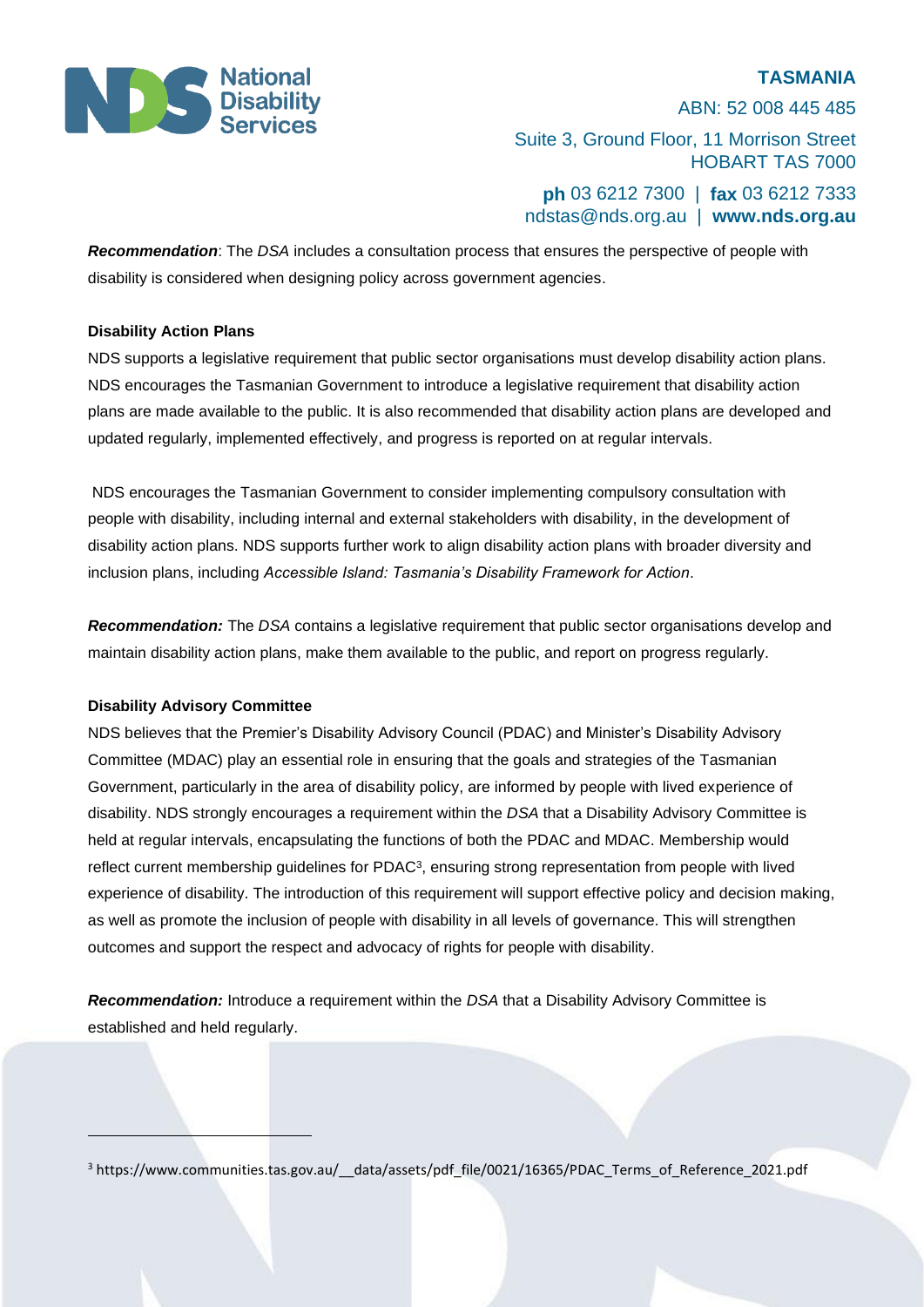

ABN: 52 008 445 485 Suite 3, Ground Floor, 11 Morrison Street HOBART TAS 7000 **ph** 03 6212 7300 | **fax** 03 6212 7333 ndstas@nds.org.au | **www.nds.org.au**

## **Principles related to people with disability**

NDS would support a strengthening of the human rights focus within the principles in *Disability Services Act (2011*). We note that the *South Australian Disability Inclusion Act 2018* explicitly identifies the United Nations Convention on the Rights of Persons with Disabilities in the purposes of the Act. This could be replicated within the Tasmanian *DSA* to strengthen the protection of human rights for Tasmanians with disability. These principles could also include recognition of the unique needs of people with disability who experience intersecting marginalisation as a result of their racial, ethnic, religious, sexual and/or gender identities.

NDS would welcome the introduction of a Charter of Rights for people with disability, that clearly outlines relevant rights for people with disability in an accessible way that encourages their consideration in the everyday and large scale decision making process. The promotion of these rights is integral to effectively supporting an inclusive and equitable community for all Tasmanians.

Upon introduction of a Charter of Rights, NDS would recommend a review of all legislation to ensure consistency with the Charter of Rights.

*Recommendation:* Incorporate a Charter of Rights for People with Disability into the *DSA*.

# **Principles Related to Mainstream Services which interact with Disability Services:**

NDS understands that the *DSA* in its current form does not include principles for mainstream services that integrate with disability services. NDS supports the development of a broad set of inclusive principles which apply across all Tasmanian Government services, and which protect and promote the rights of people with disability and other marginalised groups in our society. This set of principles should recognise intersectionality, and the importance of Aboriginal cultural safety and self-determination, amongst other things. These principles are perhaps best located in a central piece of legislation, rather than contained within the *DSA* and potentially repeated across other legislation. An appropriate piece of legislation to contain this may be the Anti-Discrimination Act 1998.

In the absence of a more central piece of legislation, however, we would support a strengthening of the principles related to mainstream services and the inclusion of people with disabilities within the *DSA*. We note that many people with disability experience significant barriers when accessing mainstream services, perhaps most notably within health, justice, education, transport, and housing settings. NDS believes that there is room for significant improvement in the interface between disability services and mainstream services, and within the roll out of mainstream services to people with disabilities more broadly. In the absence of a separate piece of legislation that ensures inclusivity and rights protections across a whole range of identities, NDS encourages amendments to the *DSA* to protect the rights of people with disability in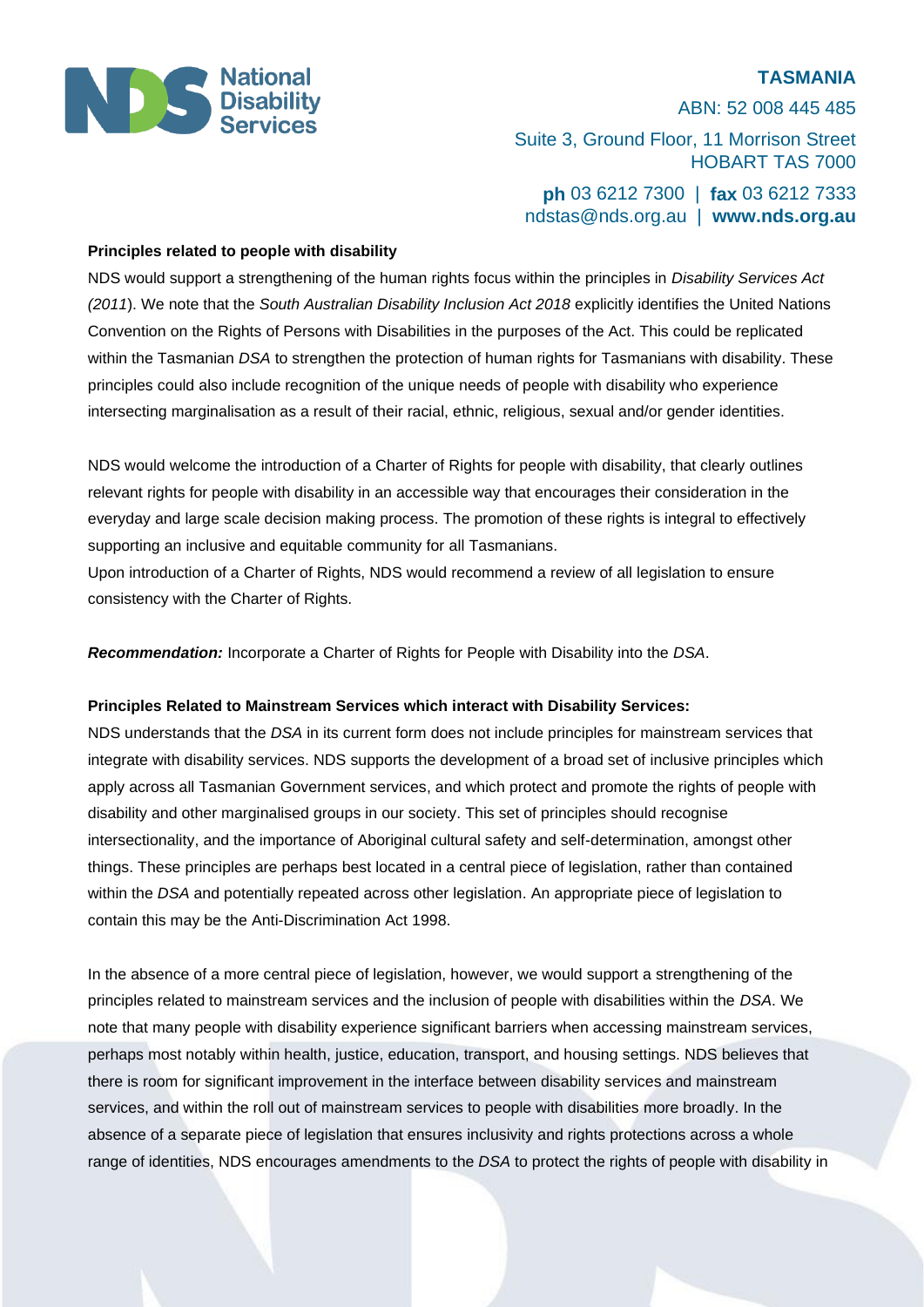

ABN: 52 008 445 485 Suite 3, Ground Floor, 11 Morrison Street HOBART TAS 7000 **ph** 03 6212 7300 | **fax** 03 6212 7333 ndstas@nds.org.au | **www.nds.org.au**

their access to, and inclusion within, mainstream education, health, housing, transport, and justice services, among other mainstream services.

*Recommendation:* Develop and introduce a clear set of inclusive principles relating to the interface between disability and mainstream services into the *DSA*.

## **Restrictive Practices**

Historically, understandings of regulation and use of restrictive practices has varied across the country. NDS had hoped that the introduction of the National Disability Insurance Scheme Quality and Safeguards Commission – and the framework in which it operates – would help drive greater consistency in how and when restrictive practices are used across Australia, ultimately driving a reduction in their use. However, despite the creation of the national regulator, the authorisation of restrictive practices remains in the jurisdiction of the states and territories. Differences in regulatory frameworks concerning restrictive practices exist across jurisdictions.

National consistency in the understanding and application of restrictive practices is an appropriate goal. This goal is outlined in *the National Framework for Reducing and Eliminating the Use of Restrictive Practices in the Disability Services Sector*<sup>4</sup> and is a key tenet of the move to a national scheme under the NDIS. Historical difference across jurisdictions has resulted in variable knowledge and expertise on restrictive practices across the country, and places particular pressure on providers who offer disability supports across multiple jurisdictions. NDS encourages the Tasmanian Government to utilise this opportunity in its redevelopment of the *DSA* to contribute to greater consistency with national definitions and regulations around restrictive practices.

Some definitions, such as what comprises restrictive interventions, in the current act differ to the definitions by the NDIS Quality and Safeguards Commission and TasCAT. It is recommended that definitions in the Tasmanian act and interpretations be aligned with national legislation to avoid confusion.

*Recommendation*: Ensure the *DSA* has greater consistency with national definitions and regulations concerning restrictive practices.

<sup>4</sup> https://www.dss.gov.au/sites/default/files/documents/04\_2014/national\_fraemwork\_restricitive\_practices\_0.pdf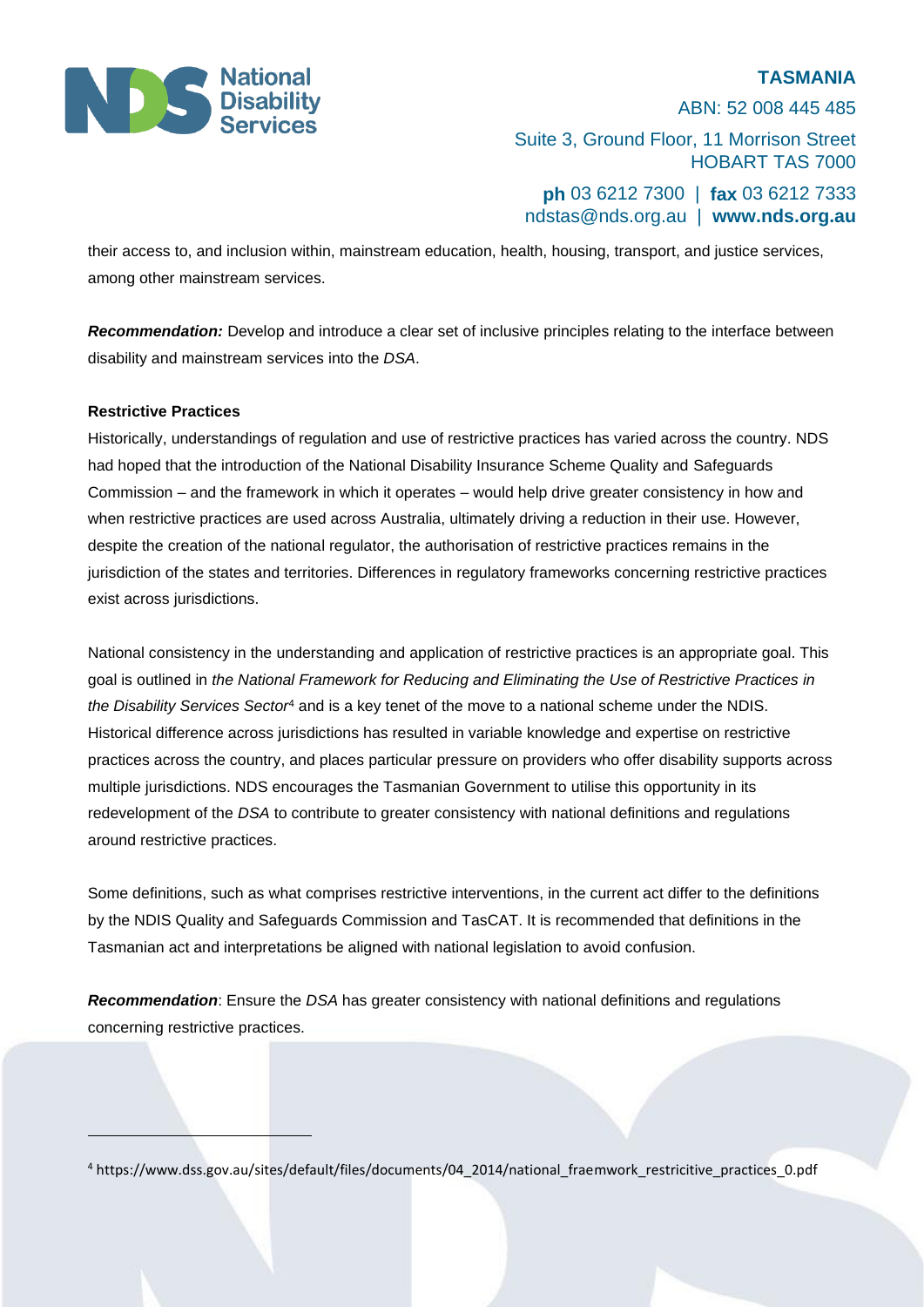

ABN: 52 008 445 485 Suite 3, Ground Floor, 11 Morrison Street HOBART TAS 7000 **ph** 03 6212 7300 | **fax** 03 6212 7333 ndstas@nds.org.au | **www.nds.org.au**

## **Reduction in red tape**

There is scope for changes in processes to reduce red tape. Currently the Senior Practitioner does not authorise restrictive practices, they are approved by the Department Secretary or the Tasmanian Civil and Administrative Tribunal (TasCAT). Neither the Secretary nor TasCAT are experts in restrictive interventions and rely on the expert advice of the Senior Practitioner. A more streamlined process is required<sup>5</sup> .

*Recommendation:* Explore options to improve the process for assessing the proposed use restrictive practice and incorporate solution into the *DSA*.

## **Community Visitor Scheme**

We support the establishment of a Community Visitor Scheme (CVS) in Tasmania. This could operate logically within the Office of the Disability Commissioner or the Office of the Senior Practitioner. Community Visitor Schemes currently operate in all Australian states except Tasmania and Western Australia. Community Visitor Schemes are an effective part of the safeguarding regime for people with disability, including the protections they provide from abuse, neglect, and exploitation. Disability service providers recognise the value of a different perspective on the ground and value the observations that Community Visitors can provide as an extra level of scrutiny. These observations will help service providers continuously improve and ultimately create better outcomes for the most vulnerable people with disability.

While the NDIS Quality and Safeguards Commission is the new national regulatory body for registered NDIS providers, they do not provide the same on the ground and practical support to improve the safety and quality of services that a community Visitor Scheme can deliver.

A Commonwealth review of the schemes in 2018<sup>6</sup> found that that Community Visitor Schemes for disability, having a broader scope than the NDIS, have a contribution to make to the NDIS Quality and Safeguarding Framework. The Review also recommended that Community Visitor Schemes, where they exist, continue to be provided by states and territories. The Review noted support for community visiting as a key mechanism to achieve independent oversight of institutional settings both within the disability service system, and in mainstream settings such as justice and health. The Review also noted that adequate funding is required to deliver this.

<sup>&</sup>lt;sup>5</sup> Process options that have been suggested to NDS is that the Senior Practitioner or Disability Commissioner be given the power to assess and provide authorisations (or not) as an administrative process - this would be more efficient and less stressful for participants and families

<sup>6</sup> https://www.dss.gov.au/sites/default/files/documents/02\_2020/pdf-version-community-visitors-review\_0.pdf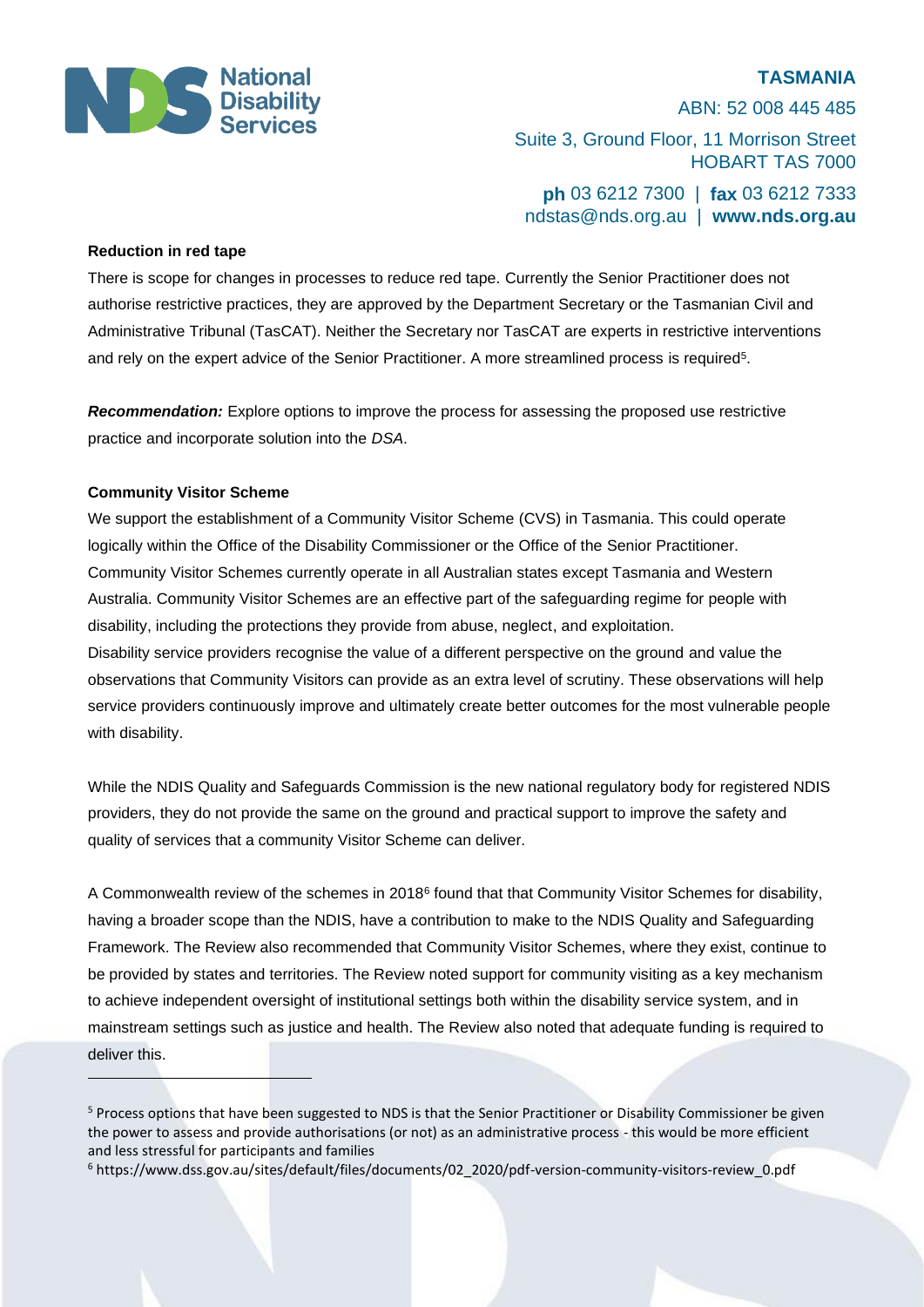

ABN: 52 008 445 485 Suite 3, Ground Floor, 11 Morrison Street HOBART TAS 7000 **ph** 03 6212 7300 | **fax** 03 6212 7333 ndstas@nds.org.au | **www.nds.org.au**

The value of the Community Visitor Scheme is also highlighted in the 2020-21 Annual Report of the Victorian Community Visitors Scheme<sup>7</sup> . In this year, despite several months of lock down due to COVID-19, there were 337 active Community Visitors, who visited 1467 facilities and identified more than 500 issues. There were 51 referrals to the Disability Services Commissioner for abuse allegations.

Some states operate with volunteer Community Visitors with others employing Community Visitors. It is essential all Community Visitors are selectively recruited, undertake safety checks, training in how to conduct themselves in the role, and follow policies and procedures for the success of the scheme. They visit, unannounced, group homes, institutions and supported residential boarding houses and write a brief report at the conclusion of the visit that details who they have spoken to, what documents they have looked at, any issues of concern, as well as good practices they have observed.

NDS propose that the Community Visitor Scheme could be housed in the Office of the Disability Commissioner (to be established). CVSs are empowered under state disability acts or separate legislation to perform their role. NDS proposes similar powers be enshrined in the Tasmanian legislation as a result of the review of the DSA.

*Recommendation:* Establish and empower a Community Visitor Scheme within the *DSA*.

## **Principles related to disability services and regulated disability services**

NDS strongly believe that robust guiding principles for the disability service sector are essential, we are concerned that differing principles across different states and territories add to the complexity of the regulatory landscape. There should not be unregulated providers. All providers, whether registered with the NDIS or not, should be held to the same standard. If this is not addressed at the Commonwealth level it needs to be addressed by the State. It should be a requirement that anyone receiving funding for disability services in Tasmania needs to meet the standards. Compliance can be demonstrated by meeting national standards to avoid duplication. For example, NDIS registered providers that are compliant with the NDIS Quality and Safeguards Commission would be able to demonstrate compliance. This requires the capacity for oversight of those that are unregistered or currently not regulated at all.

<sup>7</sup> https://www.publicadvocate.vic.gov.au/opa-s-work/our-organisation/annual-reports/community-visitor-annualreports/363-community-visitor-annual-report-2020-2021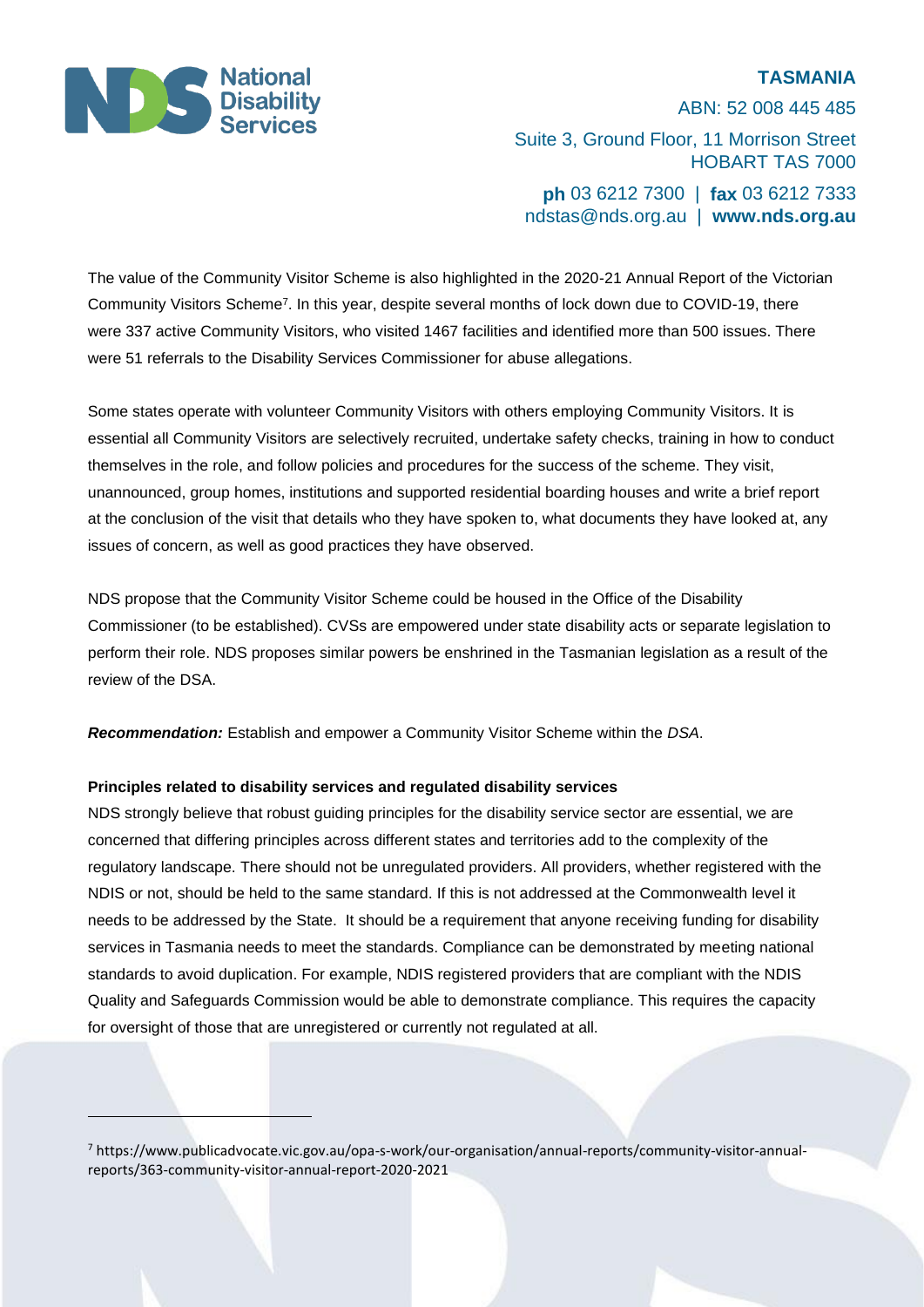

ABN: 52 008 445 485 Suite 3, Ground Floor, 11 Morrison Street HOBART TAS 7000

**ph** 03 6212 7300 | **fax** 03 6212 7333 ndstas@nds.org.au | **www.nds.org.au**

*Recommendation:* Establish standards in the DSA for all disability service provision, applicable to all unregulated providers, including unregistered providers and government departments.

# **Tasmanian Disability Commissioner**

NDS welcomes the introduction of a Disability Commissioner in Tasmania. The Disability Commissioner should empower people with disability and give visibility to important issues. The Commissioner can be a single point within the government that can provide systemic advocacy across government to improve life for people with disability, including addressing gaps in services and the mainstream interface with the NDIS. There are several key functions missing in the current environment that NDS believe the Disability Commissioner could perform. To achieve better outcomes for people with disability in Tasmania, the Disability Commissioner role could include:

- Raise community awareness to reduce and prevent abuse, neglect and exploitation towards people with disability.
- Receive and respond to reports or allegations of abuse, neglect and exploitation of people with disability that do not involve an NDIS provider (these providers are already regulated by the NDIS Quality and Safeguards Commission). This would include in intermediate environments such as government service providers, through non-registered providers who provide NDIS services, or by family and other members of the community known to a person. This may include an investigation.
- Provide support and information to people with disability, support workers or informal carers, government agencies, and disability service providers as necessary.
- Report and advise the government on related systemic issues.
- Work with the Tasmanian Government to create key measurables to ensure adherence to Australia's Disability Strategy 2021-2031, future versions of Accessible Island and any other disability action plans. Collect data on performance and report on findings to parliament. For this outcome to be measured accurately, the Commissioner needs the power to collect data on disability participation, disability access etc.
- Annual report to parliament including progress against key metrics, and value for money achieved from national grant programs including the Information, Linkages and Capacity Building (ILC) program.

NDS would welcome the opportunity to work with the state government and consult further with the disability sector on the design of the Disability Commissioner role.

*Recommendation:* Empower the Disability Commissioner to provide systemic advocacy across government to improve life for people with disability, including addressing gaps in services, regulation of currently unregulated providers and the mainstream interface with the NDIS